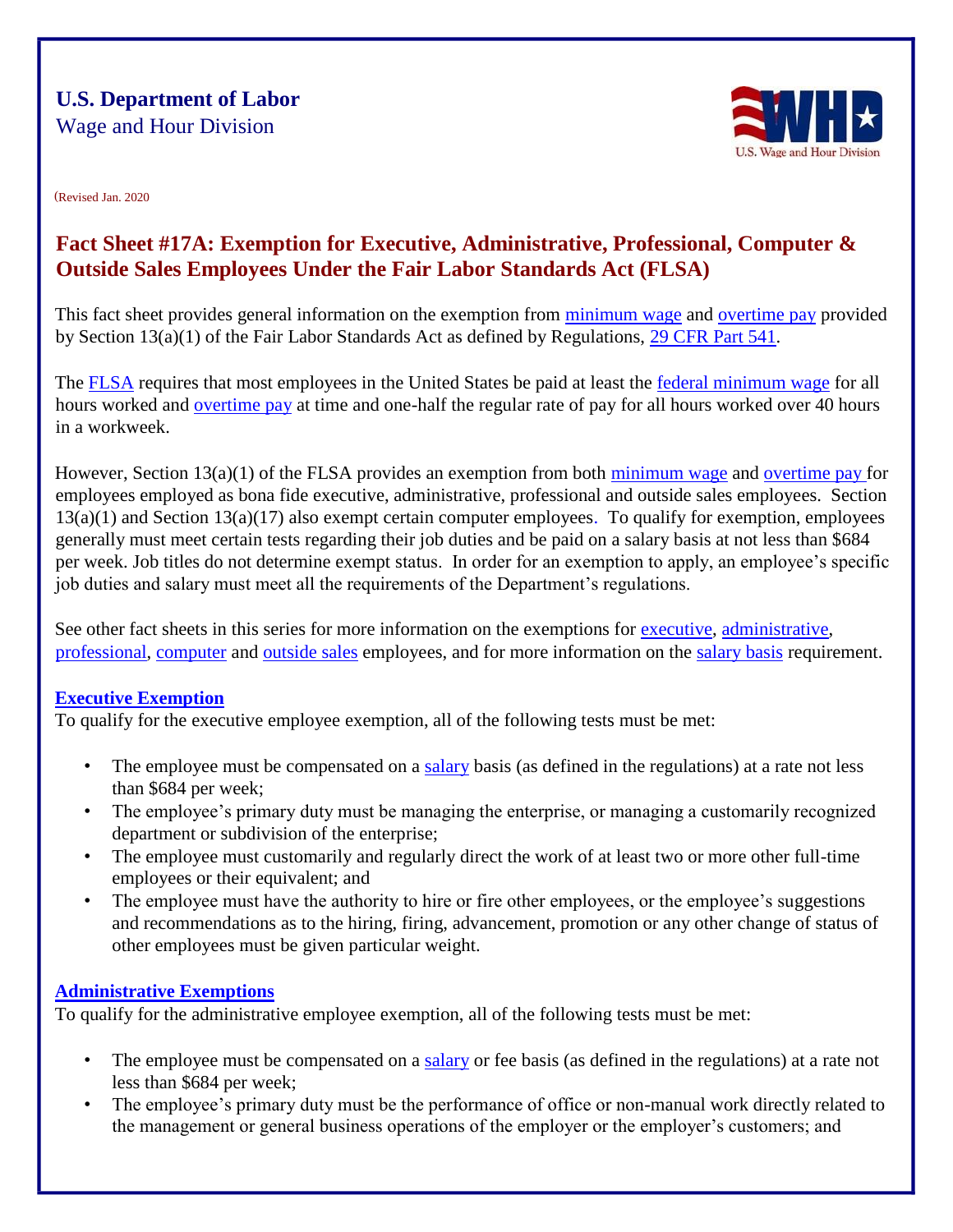• The employee's primary duty includes the exercise of discretion and independent judgment with respect to matters of significance.

FS 17A

#### **[Professional Exemption](http://www.dol.gov/whd/overtime/fs17d_professional.pdf)**

To qualify for the **learned professional** employee exemption, all of the following tests must be met:

- The employee must be compensated on a [salary](http://www.dol.gov/whd/overtime/fs17g_salary.pdf) or fee basis (as defined in the regulations) at a rate not less than \$684 per week;
- The employee's primary duty must be the performance of work requiring advanced knowledge, defined as work which is predominantly intellectual in character and which includes work requiring the consistent exercise of discretion and judgment;
- The advanced knowledge must be in a field of science or learning; and
- The advanced knowledge must be customarily acquired by a prolonged course of specialized intellectual instruction.

To qualify for the **creative professional** employee exemption, all of the following tests must be met:

- The employee must be compensated on a [salary](http://www.dol.gov/whd/overtime/fs17g_salary.htm) or fee basis (as defined in the regulations) at a rate not less than \$684 per week;
- The employee's primary duty must be the performance of work requiring invention, imagination, originality or talent in a recognized field of artistic or creative endeavor.

## **[Computer Employee Exemption](http://www.dol.gov/whd/overtime/fs17e_computer.pdf)**

To qualify for the computer employee exemption, the following tests must be met:

- The employee must be compensated **either** on a [salary](http://www.dol.gov/whd/overtime/fs17g_salary.htm) or fee basis (as defined in the regulations) at a rate not less than \$684 per week **or**, if compensated on an hourly basis, at a rate not less than \$27.63 an hour; • The employee must be employed as a computer systems analyst, computer programmer, software engineer or other similarly skilled worker in the computer field performing the duties described below; The employee's primary duty must consist of:
	- 1) The application of systems analysis techniques and procedures, including consulting with users, to determine hardware, software or system functional specifications;
	- 2) The design, development, documentation, analysis, creation, testing or modification of computer systems or programs, including prototypes, based on and related to user or system design specifications;
	- 3) The design, documentation, testing, creation or modification of computer programs related to machine operating systems; or
	- 4) A combination of the aforementioned duties, the performance of which requires the same level of skills.

## **[Outside Sales Exemption](http://www.dol.gov/whd/overtime/fs17f_outsidesales.htm)**

To qualify for the outside sales employee exemption, all of the following tests must be met: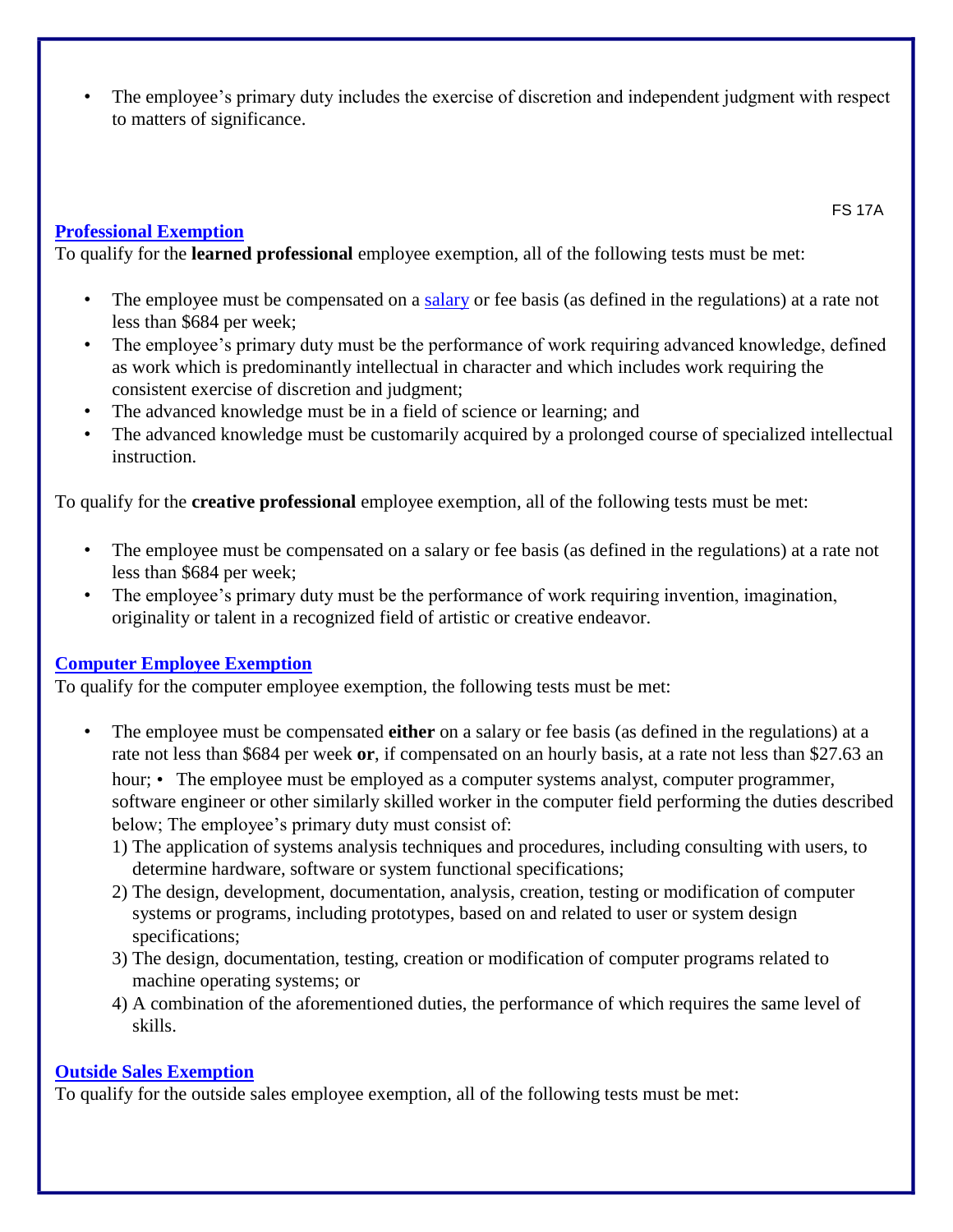- The employee's primary duty must be making sales (as defined in the FLSA), or obtaining orders or contracts for services or for the use of facilities for which a consideration will be paid by the client or customer; and
- The employee must be customarily and regularly engaged away from the employer's place or places of business.

#### **Highly [Compensated Employees](http://www.dol.gov/whd/overtime/fs17h_highly_comp.htm)**

Highly compensated employees performing office or non-manual work and paid total annual compensation of \$107,432 or more (which must include at least \$684 per week paid on a salary or fee basis) are exempt from the FLSA if they customarily and regularly perform at least one of the duties of an exempt executive, administrative or professional employee identified in the standard tests for exemption.

#### **[Blue Collar Workers](http://www.dol.gov/whd/overtime/fs17i_blue_collar.htm)**

The exemptions provided by FLSA Section  $13(a)(1)$  apply only to "white collar" employees who meet the salary and duties tests set forth in the Part 541 regulations. The exemptions do not apply to manual laborers or other "blue collar" workers who perform work involving repetitive operations with their hands, physical skill and energy. FLSA-covered, non-management employees in production, maintenance, construction and similar occupations such as carpenters, electricians, mechanics, plumbers, iron workers, craftsmen, operating engineers, longshoremen, construction workers and laborers are entitled to [minimum wage](http://www.dol.gov/WHD/minimumwage.htm) and [overtime](http://www.dol.gov/whd/overtime_pay.htm) premium pay under the FLSA, and are not exempt under the Part 541 regulations no matter how highly paid they might be.

## **[Police, Fire Fighters, Paramedics & Other First Responders](http://www.dol.gov/whd/overtime/fs17j_first_responders.pdf)**

The exemptions also do not apply to police officers, detectives, deputy sheriffs, state troopers, highway patrol officers, investigators, inspectors, correctional officers, parole or probation officers, park rangers, fire fighters, paramedics, emergency medical technicians, ambulance personnel, rescue workers, hazardous materials workers and similar employees, regardless of rank or pay level, who perform work such as preventing, controlling or extinguishing fires of any type; rescuing fire, crime or accident victims; preventing or detecting crimes; conducting investigations or inspections for violations of law; performing surveillance; pursuing, restraining and apprehending suspects; detaining or supervising suspected and convicted criminals, including those on probation or parole; interviewing witnesses; interrogating and fingerprinting suspects; preparing investigative reports; or other similar work.

## **Other Laws & Collective Bargaining Agreements**

The FLSA provides minimum standards that may be exceeded, but cannot be waived or reduced. Employers must comply, for example, with any Federal, State or municipal laws, regulations or ordinances establishing a higher minimum wage or lower maximum workweek than those established under the FLSA. Similarly, employers may, on their own initiative or under a collective bargaining agreement, provide a higher wage, shorter workweek, or higher overtime premium than provided under the FLSA. While collective bargaining agreements cannot waive or reduce FLSA protections, nothing in the FLSA or the Part 541 regulation relieves employers from their contractual obligations under such bargaining agreements.

## **Where to Obtain Additional Information**

**For additional information, visit our Wage and Hour Division Website: [http://www.wagehour.dol.gov](http://www.dol.gov/whd) and/or call our toll-free information and helpline, available 8 a.m. to 5 p.m. in your time zone, 1-866- 4USWAGE (1-866-487-9243).** 

When the state laws differ from the federal FLSA, an employer must comply with the standard most protective to employees. Links to your state labor department can be found at